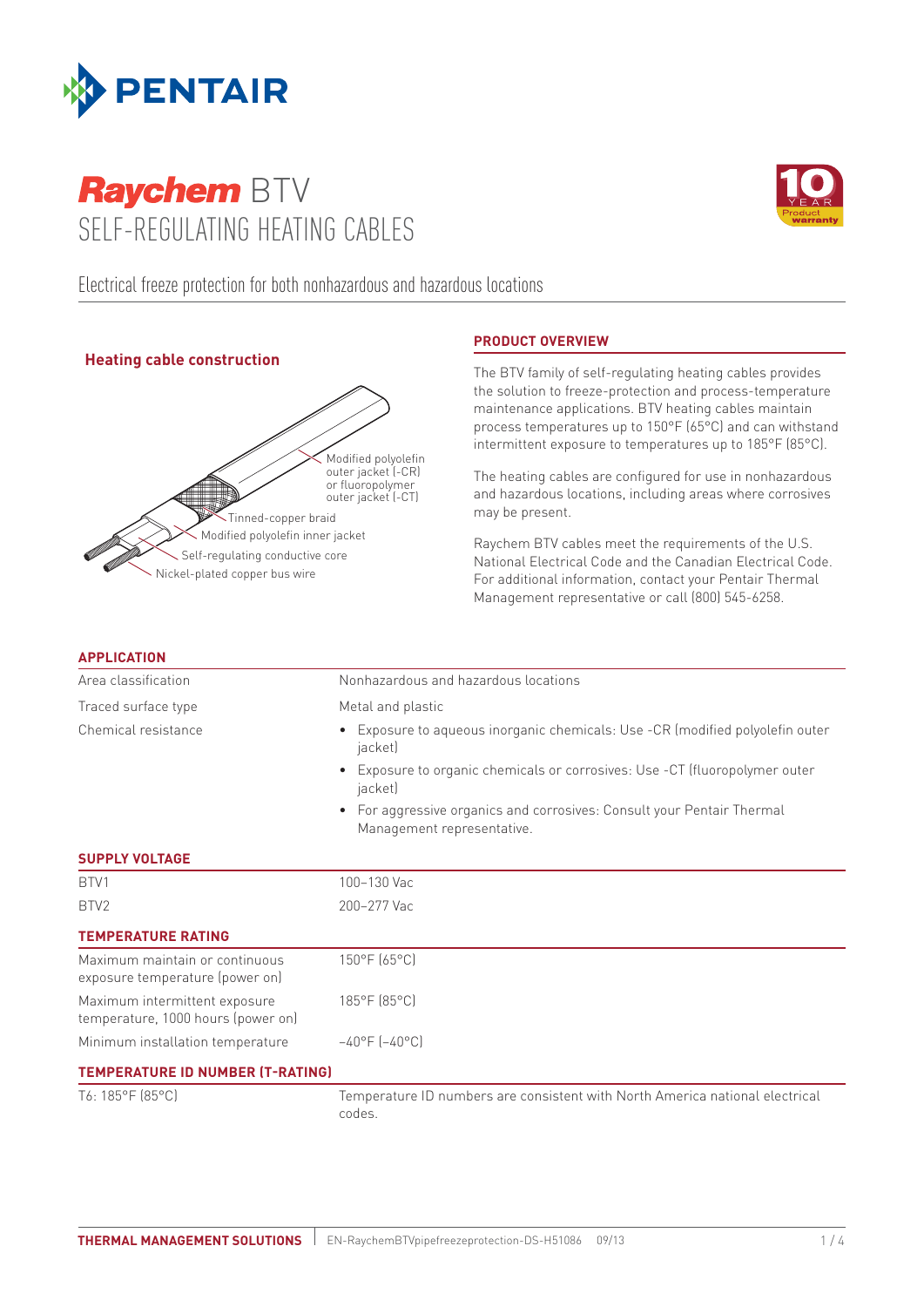#### **Approvals**

# **IECEx**

IECEx BAS 06.0043X Ex e IIC T6 Gb Ex tD A21 IP66 T80°C

(1) BTV-CR is not CSA Certified for Division 1 (2) BTV-CT only

#### **Design and Installation**

**Hazardous Locations Zone Approvals**



Class I, Div. 2, Groups A, B, C, D Class II, Div. 2, Groups F, G Class III



Class I, Div. 1(1) & 2, Groups A, B, C, D Class II, Div. 1(1) & 2, Groups E, F, G Class III -w -w

BTV heating cables also have many other approvals, including Baseefa, PTB, DNV, and ABS.





09-IEx-0004X **IEx** Ex e IIC T6 Gb

For proper design and installation, use TraceCalc Pro design software or the Design section of the Advanced Industrial Solutions Heat-Tracing Products & Services Catalog (H56550). Also, refer to the Industrial Heat-Tracing Installation and Maintenance Manual (H57274). Literature is available via the Pentair Thermal Management website, www.pentairthermal.com.

#### **Nominal Power Output Rating on Metal Pipes at 120 V / 240 V**



**Note:** To choose the correct heating cable for your application, use the Design section of the Advanced Industrial Solutions Heat-Tracing Products & Services Catalog (H56550). For more detailed information, use TraceCalc Pro design software.

#### **Maximum Circuit Lengths Based on Circuit Breaker Sizes**

|                   |                                              |                   | Maximum circuit length (in feet) per circuit breaker |      |      |      |      |      |      |      |  |
|-------------------|----------------------------------------------|-------------------|------------------------------------------------------|------|------|------|------|------|------|------|--|
|                   | <b>Ambient</b><br>temperature<br>at start-up |                   | 120V                                                 |      |      |      | 240V |      |      |      |  |
|                   |                                              |                   | 15A                                                  | 20 A | 30 A | 40 A | 15A  | 20 A | 30 A | 40 A |  |
| <b>3BTV-CR/CT</b> | $50^{\circ}$ F                               | $[10^{\circ}$ C   | 330                                                  | 330  | 330  | 330  | 660  | 660  | 660  | 660  |  |
|                   | $0^{\circ}$ F                                | $[-18^{\circ}C]$  | 200                                                  | 265  | 330  | 330  | 395  | 530  | 660  | 660  |  |
|                   | $-20$ °F                                     | $[-29^{\circ}$ C1 | 175                                                  | 235  | 330  | 330  | 350  | 465  | 660  | 660  |  |
|                   | $-40^{\circ}$ F                              | $[-40^{\circ}$ C  | 155                                                  | 205  | 310  | 330  | 310  | 410  | 620  | 660  |  |
| <b>5BTV-CR/CT</b> | $50^{\circ}$ F                               | 10°C)             | 230                                                  | 270  | 270  | 270  | 460  | 540  | 540  | 540  |  |
|                   | $0^{\circ}$ F                                | (–18°C)           | 140                                                  | 190  | 270  | 270  | 285  | 380  | 540  | 540  |  |
|                   | $-20^{\circ}$ F                              | $[-29^{\circ}C]$  | 125                                                  | 165  | 250  | 270  | 250  | 330  | 500  | 540  |  |
|                   | $-40$ °F                                     | (–40°C)           | 110                                                  | 145  | 220  | 270  | 220  | 295  | 440  | 540  |  |
| 8BTV-CR/CT        | $50^{\circ}$ F                               | $[10^{\circ}$ C   | 150                                                  | 200  | 210  | 210  | 300  | 400  | 420  | 420  |  |
|                   | $0^{\circ}$ F                                | $[-18^{\circ}C]$  | 100                                                  | 130  | 200  | 210  | 200  | 265  | 400  | 420  |  |
|                   | $-20$ °F                                     | $[-29^{\circ}C]$  | 85                                                   | 115  | 175  | 210  | 175  | 235  | 350  | 420  |  |
|                   | $-40^{\circ}$ F                              | $[-40^{\circ}$ C  | 80                                                   | 105  | 155  | 210  | 155  | 210  | 315  | 420  |  |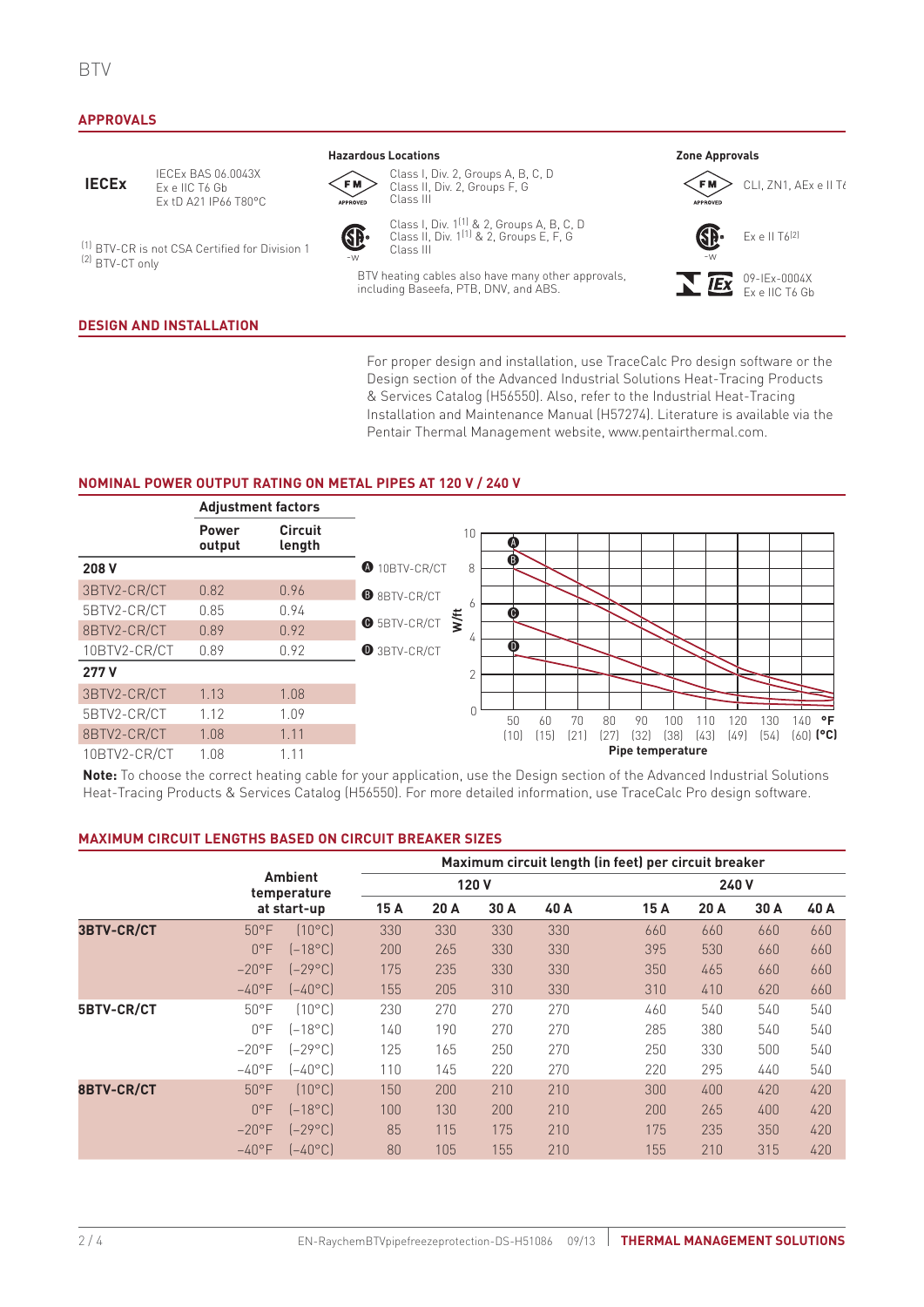#### **Maximum Circuit Lengths Based on Circuit Breaker Sizes**

|             |                               |                  | Maximum circuit length (in feet) per circuit breaker |      |      |       |      |      |      |      |
|-------------|-------------------------------|------------------|------------------------------------------------------|------|------|-------|------|------|------|------|
|             | <b>Ambient</b><br>temperature | 120 V            |                                                      |      |      | 240 V |      |      |      |      |
|             | at start-up                   |                  | 15 A                                                 | 20 A | 30 A | 40 A  | 15 A | 20 A | 30 A | 40 A |
| 10BTV-CR/CT | $50^{\circ}$ F                | 10°C1            | 20                                                   | 160  | 180  | 180   | 240  | 315  | 360  | 360  |
|             | $0^{\circ}F$                  | $[-18^{\circ}C]$ | 80                                                   | 110  | 160  | 180   | 160  | 215  | 325  | 360  |
|             | $-20^{\circ}$ F               | $[-29^{\circ}C]$ | 70                                                   | 95   | 140  | 180   | 145  | 190  | 285  | 360  |
|             | $-40^{\circ}$ F               | $[-40^{\circ}$ C | 65                                                   | 85   | 125  | 170   | 125  | 170  | 255  | 340  |

| <b>PRODUCT CHARACTERISTICS</b> | 3BTV, 5BTV                              | <b>8BTV, 10BTV</b>                     |
|--------------------------------|-----------------------------------------|----------------------------------------|
| Minimum bend radius            | @68°F (20°C): 0.5 in (12.7 mm)          | @68°F (20°C): 0.5 in (12.7 mm)         |
| Weight (lb per 10 ft, nominal) | 0.7                                     | 1.U                                    |
| Bus wire size                  | 16 AWG                                  | 16 AWG                                 |
| Outer jacket color             | Black                                   | Black                                  |
| Heating cable dimensions       | $0.46$ in x 0.25 in (11.7 mm x 6.35 mm) | $0.65$ in x 0.26 in (16.5 mm x 6.6 mm) |

### **Connection Kits**

Pentair Thermal Management offers a full range of connection kits for power connections, splices, and end seals. These connection kits must be used to ensure proper functioning of the product and compliance with warranty, code, and approvals requirements.

#### **Ground-Fault Protection**

To minimize the danger of fire from sustained electrical arcing if the heating cable is damaged or improperly installed, and to comply with the requirements of Pentair Thermal Management, agency certifications, and national electrical codes, groundfault equipment protection must be used on each heating cable branch circuit. Arcing may not be stopped by conventional circuit protection. Many DigiTrace control and monitoring systems meet the ground-fault protection requirement.